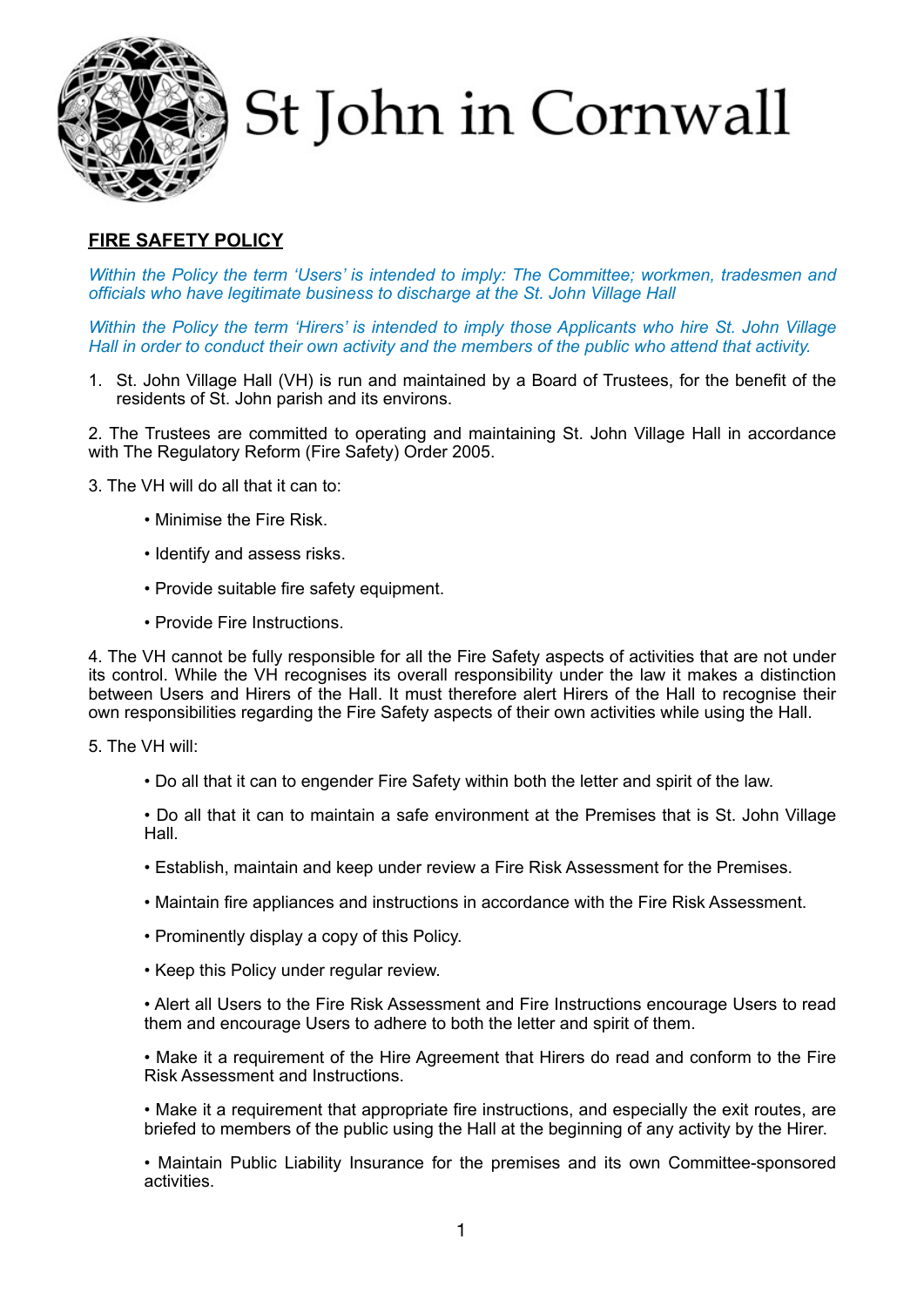- Maintain a First Aid Kit.
- Maintain an Accident Book.
- 6. The VH considers that it is still the duty of all Users and Hirers of St. John Village Hall to:
	- Remain vigilant and 'risk aware'.

• To be familiar with this Policy, its supporting Risk Assessment and Fire Instructions and to conform to their requirements

• Make others aware of risks and the means to mitigate such risks as appropriate for the activity being undertaken.

- Report and record accidents in the accident book provided with the First Aid Kit.
- Alert a Trustee to any newly apparent risks.
- Assist the Trustees with constructive suggestions as to how the Fire Safety management of St. John Village Hall might be improved.
- 7. It is the specific responsibility of the VH to:
	- Ensure Fire Exits are kept clear.

• Ensure a monthly check is conducted for full functionality of internal and external normal lighting, replacing bulbs as required and reporting any required maintenance needs to the Chairman or designated Committee Member responsible for maintenance.

• Arrange for a yearly contracted check of the smoke alarms combined with a full Fire alarm check.

- Arrange for a yearly contracted check of all Fire extinguishers.
- Keep all areas clean and clear from the build-up of dirt, dust and fluff etc.
- Keep the Store Room free from stored material (except inert material).
- Ensure that flammable materials such as paint are not stored on the premises.
- Ensure that quantities of flammable cleaning materials and the like are kept to minimum and stored appropriately
- Conform to the intent of the Fire Safety Risk Assessment in all respects
- 8. After each Hire period, check that:
	- Internal bins have been emptied after hires.
	- Lights are turned off and appliances unplugged as appropriate.
	- Stored material is stored in accordance with plan.
	- All areas are tidy.

9. The VH will nominate a person to check the emergency lighting at regular intervals.

10. The Fire Alarm System and all allied equipment are subject to a Maintenance Contract with a suitably qualified company and are checked annually.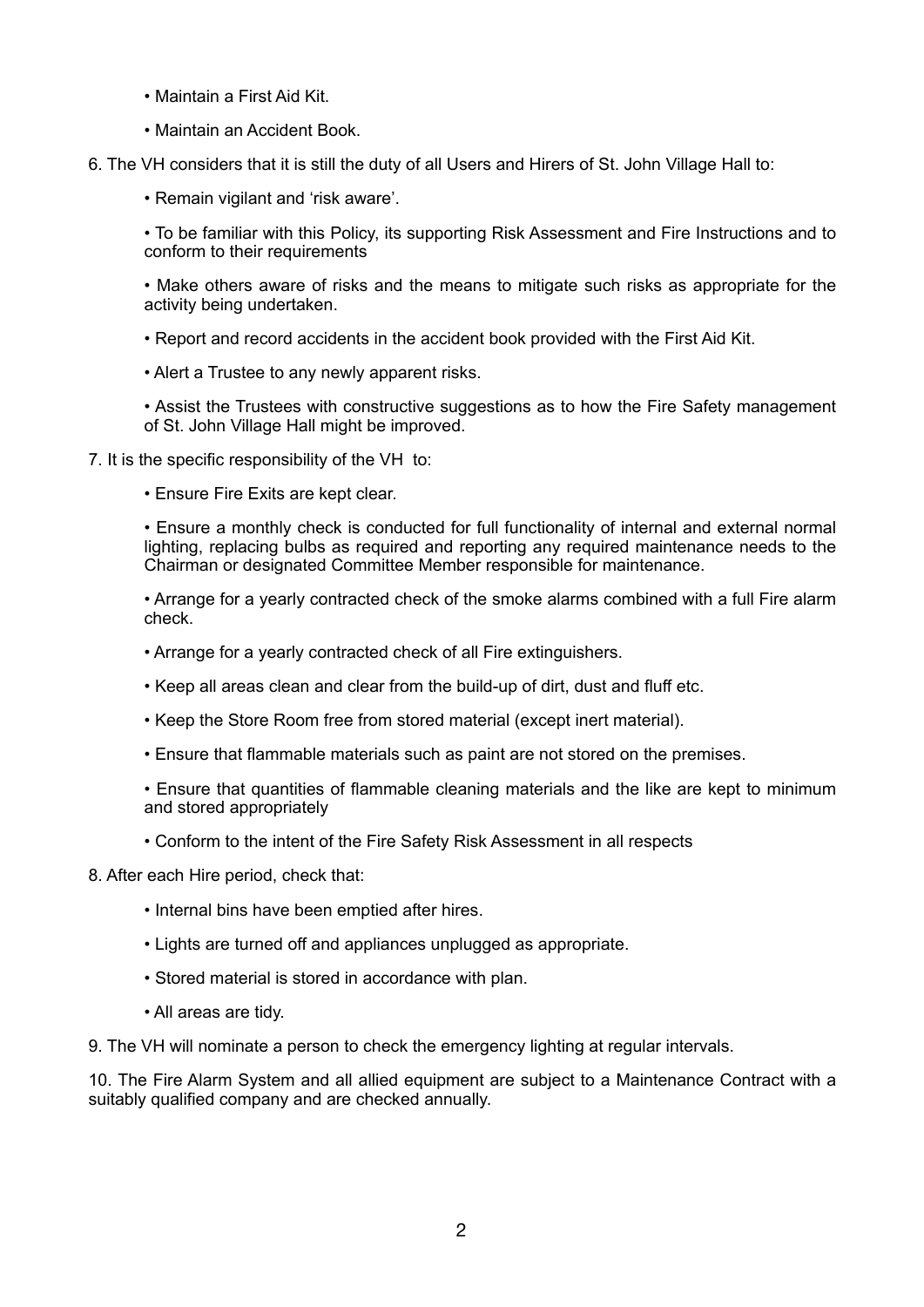### **11. FIRE SAFETY RISK ASSESSMENT**

Date: August 2021 (To be reviewed annually)

## **TABLE 1 – PEOPLE AT RISK**

| Group                   | <b>Risk</b> | <b>Remarks</b>                                                                                                                                                                                         |  |
|-------------------------|-------------|--------------------------------------------------------------------------------------------------------------------------------------------------------------------------------------------------------|--|
| Committee               | Low         | Familiar with premises, hazards, equipment and escape routes                                                                                                                                           |  |
| <b>Hirers</b>           |             | The Hire Agreement requires hirers to become familiar with the Fire<br>Instructions                                                                                                                    |  |
| <b>Healthy Adult</b>    |             | Provided they have been given an appropriate brief at the beginning of<br>the activity                                                                                                                 |  |
| <b>Healthy Children</b> |             | Provided they have been given an appropriate brief at the beginning of<br>the activity and remain under adult supervision                                                                              |  |
| Infants                 |             | Provided that parent has been given an appropriate brief at the<br>beginning of the activity retains supervision                                                                                       |  |
| <b>Neighbours</b>       |             | Although unaware of Fire Instructions they are unlikely to be affected                                                                                                                                 |  |
| Passers By              |             | Although unaware of Fire Instructions they are unlikely to be affected                                                                                                                                 |  |
| <b>Disabled</b>         | Medium      | Through the 2 primary escape routes, they may need time and<br>assistance from able bodied                                                                                                             |  |
| Elderly and infirm      |             | Through the 2 primary escape routes, they may need time and<br>assistance from able bodied                                                                                                             |  |
| Alcohol impaired        | High        | Where the hire agreement allows the consumption of alcohol, hirers<br>are to nominate and maintain representatives who remain sober to<br>organise and assist the impaired if required in an emergency |  |

#### **TABLE 2 - ESCAPE ROUTES**

| Route | Route                                                                                                                                                                                                | <b>Comments</b>                                                                     | <b>Suitability</b>                                                |
|-------|------------------------------------------------------------------------------------------------------------------------------------------------------------------------------------------------------|-------------------------------------------------------------------------------------|-------------------------------------------------------------------|
| 1     | From Main Hall<br>Through the Entrance Doors to Roadside.<br>and then around the end of the building to<br>the Muster Area at the far end of the<br>Boule Court, or through the Annexe.              |                                                                                     | Doors open outwards. . Suitable for all from Main Hall.           |
| 2     | From Annexe<br>Through double fire doors to the Muster<br>Area at the far end of the Boule Court.                                                                                                    | Doors open outwards                                                                 | •Suitable for all from Annexe and<br>Main Hall.                   |
| 3     | From Snooker Room<br>Through Entry Door to Snooker Room and<br>then around the end of the building to the<br>Muster Area at the far end of the Boule<br>Court.                                       |                                                                                     | Doors open outwards. . Suitable for all from the Snooker<br>Room. |
| 4     | From Kitchen<br>Through Back Door of the Kitchen,<br>through the Annexe fire doors and<br>assemble at the Muster Area at the far<br>end of the Boule Court.                                          | Back Door of Kitchen<br>opens inwards.<br>Inward opening door<br>into Entrance Hall | • Suitable for all from Kitchen area.                             |
| 5     | From Toilets and Rear Lobby<br>Through the Entrance Doors to Roadside.<br>and then around the end of the building to<br>the Muster Area at the far end of the<br>Boule Court, or through the Annexe. | Inward opening door<br>into Main Hall                                               | • Suitable for all from Toilets.                                  |